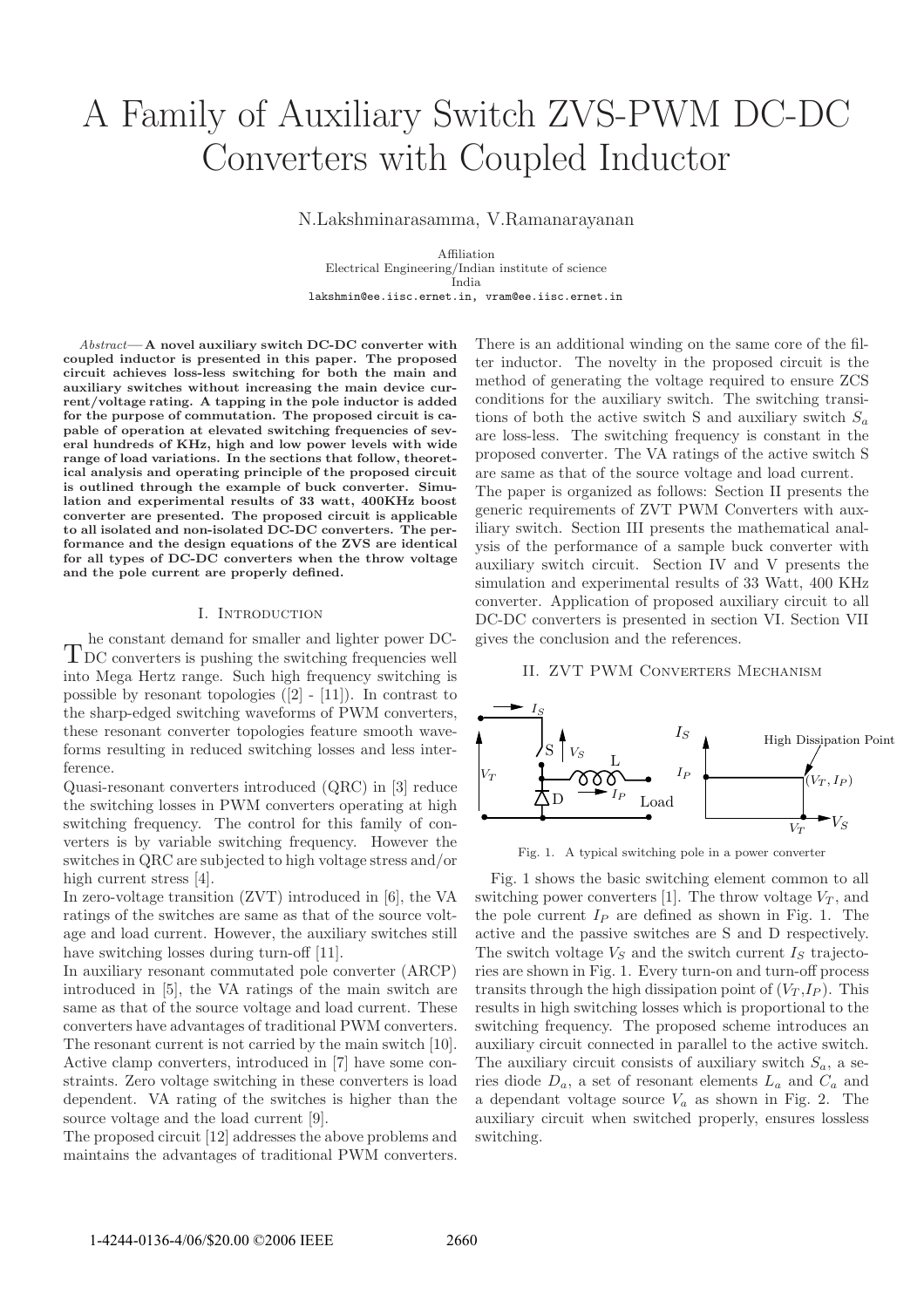

Fig. 2. Auxiliary circuit cell

A. Auxiliary circuit with  $V_a = 0$ 

Consider the circuit shown in Fig. 3. The steady-state ZVT waveforms are shown in Fig. 4.



Fig. 3. Auxiliary circuit cell with  $V_a = 0$ 



Fig. 4. Switching transitions of the auxiliary circuit with  $V_a = 0$ 

**Interval 0**  $(t < t_o)$ : The load current is free-wheeling through the passive switch D ; resonant capacitor  $C_a$  is charged to  $V_T$ . The auxiliary switch  $S_a$  and main switch S are in OFF state. This state is just prior to commutation of current from passive switch D to active switch S.

**Interval 1**  $(t_o < t < t_1)$ : This interval begins when the



Fig. 5. Auxiliary circuit cell with  $V_a = 0$ : Interval 1

auxiliary switch  $S_a$  is turned-on at  $t = t_o$ . The turn-on of the auxiliary switch  $S_a$  is zero current. The equivalent circuit is shown in Fig. 5 with  $I_{La}(t_o) = 0$  as the initial condition of resonant inductor. The load current is freewheeling through the passive switch D. The current in the

auxiliary switch increases linearly as in Eq. 1.

$$
i_{sa}(t) = \frac{V_T}{L_a}(t - t_o) \; ; \; where \; t_o < t < t_1 \tag{1}
$$

At  $t = t_1$ , when  $i_{sa}(t)$  reaches  $I_P$ , the passive switch D turns-off.

$$
T_1 = (t_1 - t_o) = \frac{I_P L_a}{V_T} \tag{2}
$$

Interval 2  $(t_1 < t < t_2)$ :



Fig. 6. Auxiliary circuit cell with  $V_a = 0$ : Interval 2

The turn-off of the passive switch D is followed by the resonant interval. The resonant inductor  $L_a$  and the resonant capacitor  $C_a$  resonate during this interval. The equivalent circuit in this interval is shown in Fig. 6.

$$
i_{Sa}(t) = I_P + V_T \sqrt{\frac{C_a}{L_a}} sin(\omega(t - t_1))
$$
\n(3)

$$
v_{Ca}(t) = V_T \cos(\omega(t - t_1)); \ \omega = \frac{1}{\sqrt{L_a C_a}}; \ where \ t_1 < t < t_2
$$
\n
$$
\tag{4}
$$

At  $t = t_2$ , when  $v_{Ca}(t)$  reaches zero, the body diode of the main switch S turns-on. The main switch S can be now turned-on with zero voltage switching.

$$
T_2 = (t_2 - t_1) = \frac{\pi}{2} \sqrt{L_a C_a}
$$
 (5)

Interval 3  $(t > t_2)$ :



Fig. 7. Auxiliary circuit cell with  $V_a = 0$ : Interval 3

The equivalent circuit following  $t = t_2$  is shown in Fig. 7. However, the turn-off of  $S_a$  under this condition will be hard with switching overvoltage on account of the current in  $L_a$  being interrupted. This is undesirable.

It is observed that, for the auxiliary circuit with  $V_a = 0$ , the turn-on of the auxiliary switch  $S_a$  is at zero-current. The turn-off transition of the auxiliary switch  $S_a$  is lossy.

# B. Auxiliary circuit with  $V_a \neq 0$

It is seen that the turn-off of auxiliary switch  $S_a$  is lossy with  $V_a = 0$ . We may use an auxiliary source  $V_a$  of appropriate polarity in order to obtain loss-less turn-off of the auxiliary switch  $S_a$  as well. Such a circuit, operating waveforms and the equivalent circuit are given in the following.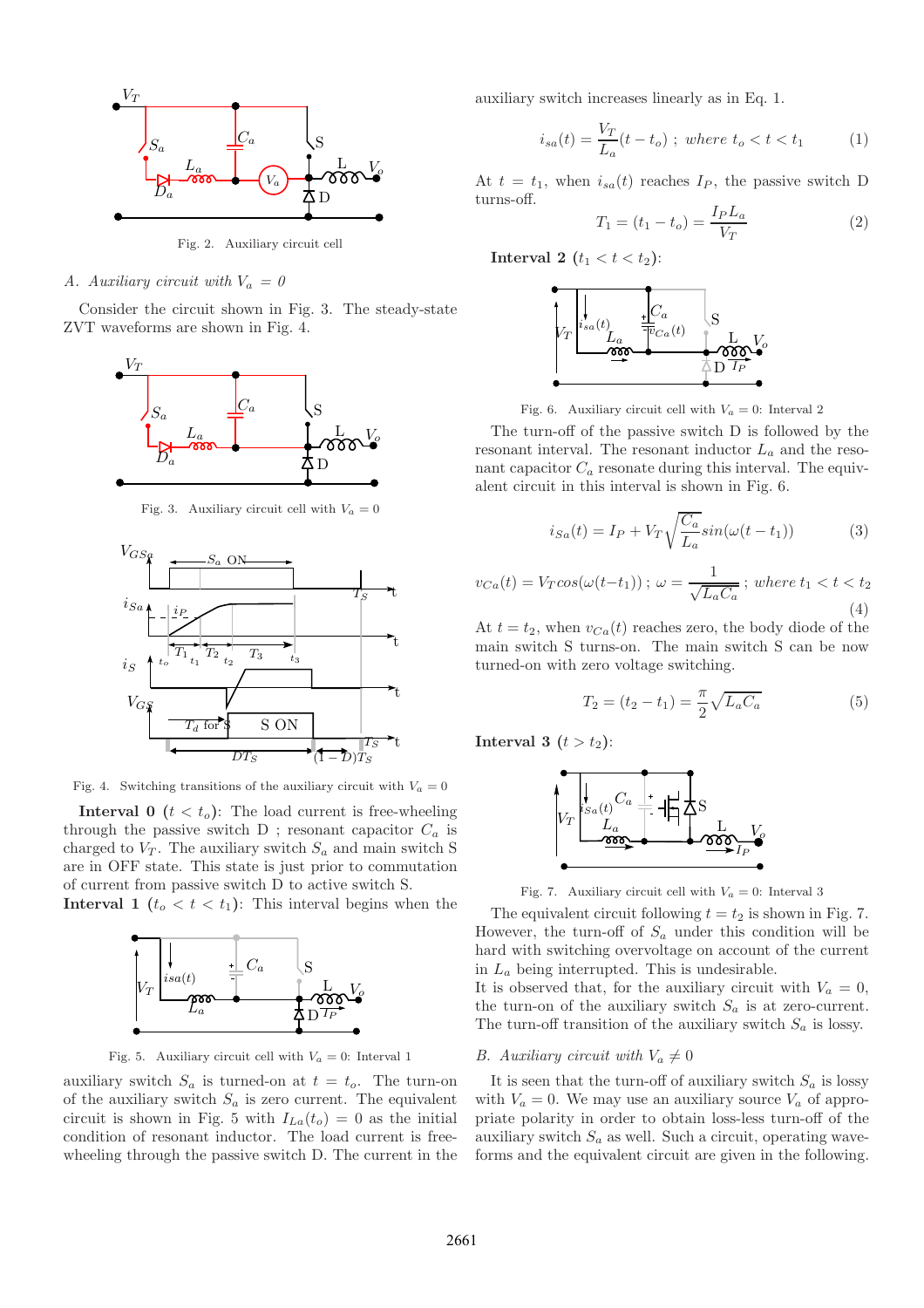

Fig. 9. Switching transitions of the auxiliary circuit with  $V_a \neq 0$ 

Fig. 8 shows the auxiliary circuit with the auxiliary source  $V_a \neq 0$ . The transients intervals and the steady-state waveforms are shown in Fig. 9.

**Interval 0**  $(t < t_0)$ : The load current is free-wheeling through the passive switch D ; resonant capacitor  $C_a$  is charged to  $V_T$ . The auxiliary switch  $S_a$  and main switch S are in OFF state. This state is just prior to commutation of current from passive switch D to active switch S.

**Interval 1**  $(t_o < t < t_1)$ : At instant  $t = t_o$ , auxiliary switch  $S_a$  is turned-on with  $I_{La}(t_o) = 0$  as the initial current of resonant inductor  $L_a$ . The current in the auxiliary switch will raise with a slope of  $\frac{V_T + V_a}{L_a}$  as in Eq. 6 (  $V_a < 0$  in this interval).

$$
i_{sa}(t) = \frac{V_T + V_a}{L_a}(t - t_o) \; ; \; where \; t_o < t < t_1 \tag{6}
$$

At  $t = t_1$ , when  $i_{sa}(t)$  reaches  $I_P$ , the passive switch D turns-off.

$$
T_1 = t_1 - t_o = \frac{I_P L_a}{V_T + V_a} \tag{7}
$$

**Interval 2**  $(t_1 < t < t_2)$ : The turn-off of the passive switch D is followed by the resonant interval. The resonant inductor  $L_a$  and the resonant capacitor  $C_a$  resonate during this interval. The current and voltage equations valid during this interval is given below.

$$
i_{Sa}(t) = I_P + V_T \sqrt{\frac{C_a}{L_a}} sin(\omega(t - t_1)) \; ; \; \omega = \frac{1}{\sqrt{L_a C_a}} \quad (8)
$$

$$
v_{Ca}(t) = (V_T + V_a) \cos(\omega(t - t_1)) \; ; \; where \; t_1 < t < t_2 \eqno(9)
$$

At end of the interval,  $v_{Ca}(t)$  reaches  $V_a$ . This forwardbiases the body diode of the main switch S. Thereby the main switch S can be turned-on with ZVS.

$$
V_{Ca}(t_2) = V_a \; ; \; \omega T_2 = \omega(t_2 - t_1) = \cos^{-1} \frac{-V_a}{V_T + V_a} \quad (10)
$$

The valid solution for  $\omega T_2$  is from the second quadrant. The qualitative change in introducing the dependent voltage in the auxiliary circuit occurs following the resonant interval  $T_2$ .

**Interval 3**  $(t_2 < t < t_3)$ : We assume that the auxiliary voltage  $V_a > 0$  in this interval (Later we will see how the auxiliary voltage source  $V_a$  may be obtained). In the auxiliary circuit, the resonant inductor faces a negative voltage during this interval which resets the same in the interval  $T_3$ . At  $t = t_3$ , the inductor current has fallen to zero. The turn-off of the auxiliary switch  $S_a$  at  $t = t_3$ , ensures zero current switching. Following the interval  $T_3$ , the gate drive to the auxiliary switch may be turned-off as shown in Fig. 9.

**Interval 4**  $(t_4 < t < t_5)$ : The main switch S is switchedoff at  $t = t_4$  i.e at the end of  $DT_S$ . The turn-off of the main switch is at zero voltage, on account of capacitor across the main switch. The voltage across the switch raises slowly thereby reducing the turn-off transition losses.

It is observed that, for the auxiliary circuit with  $V_a \neq 0$ , the switching transitions of both the main and auxiliary switches are lossless.:

# III. Circuit realization of ZVT mechanism and analysis of buck converter

We have observed in section II that it is necessary to obtain a dependent source  $V_a$  whose magnitude is less than zero during turn-off of the passive switch  $D$  i.e interval  $T_1$ and greater than zero during reset of the auxiliary switch  $S_a$  i.e interval  $T_3$ . The magnitude of  $V_a$  could be same or different during the interval 2 and interval 4. The generation of the dependent voltage source  $V_a$  is by the auxiliary winding coupled to the main inductor. Fig. 10 shows the



Fig. 10. Buck converter with primitive auxiliary switch commutation circuit

primitive auxiliary circuit for a buck converter employing this method. The commutation process and the mathematical analysis is explained for the buck converter with auxiliary switch. To simplify the analysis, it is considered that, the converter is operating in steady state and the following assumptions are made.

1. All components and devices are ideal.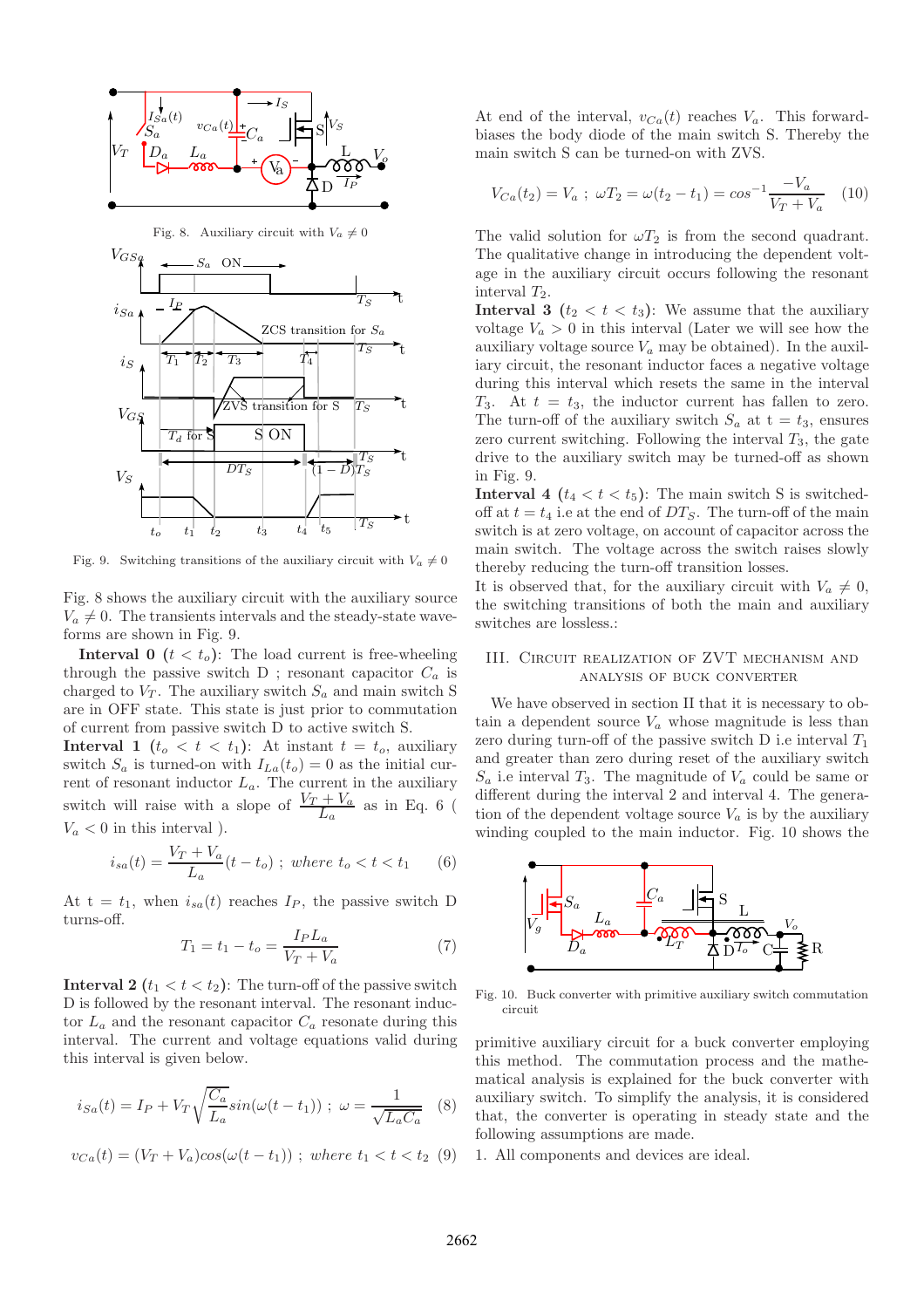2. The output filter inductor L is large enough to assume that the output current  $I<sub>o</sub>$  is constant.

3. The output capacitor C is large enough to assume that the output voltage is constant and ripple free.

The turns ratio between L and  $L_T$  may be chosen conveniently. The winding  $L_T$  has to carry the commutation current and reset current only. Therefore the RMS value of this coupled winding will be a small fraction of the current flowing in the main inductor L. Accordingly, this will not demand a higher size of inductor. The complete commutation process and the mathematical analysis are explained below for a buck converter. To simplify the analysis, turns ratio for the coupled inductor (L and  $L_T$ ) is taken to be 1. Switching sequences are as shown in Fig. 9.

**Interval 0**  $(t < t_o)$ : Prior to time  $t = t_o$ , the main switch S and the auxiliary switch  $S_a$  is in OFF state. The load current is freewheeling through the diode D. The resonant capacitor is charged to voltage  $(V_g + V_0)$ .

**Interval 1**  $(t_o < t < t_1)$ : This interval begins when the auxiliary switch  $S_a$  is turned-on with ZCS at  $t = t_o$ . The equivalent circuit is shown in Fig. 11 with  $I_{La}(t_o)=0$ as the initial current of resonant inductor  $L_a$ . The load current is freewheeling through the passive switch D. The current in the auxiliary switch will increase linearly as in Eq. 11.



Fig. 11. ZVS buck converter: Interval 1:  $(t_o < t < t_1)$ 

$$
i_{sa}(t) = \frac{(V_g + V_o)}{L_a}(t - t_o) = \frac{V_g(1 + D)}{L_a}(t - t_o)
$$
 (11)

At  $t = t_1$ , when  $i_{sa}(t)$  reaches  $\frac{I_o}{2}$ , the passive switch D turns-off.

$$
T_1 = (t_1 - t_o) = \frac{I_o L_a}{2V_g(1+D)}
$$
(12)

Interval 2  $(t_1 < t < t_2)$ : The turn-off of the passive switch D is followed by the resonant interval. The resonant elements  $L_a$  and  $C_a$  resonate during this interval. This interval ends, when the voltage across the resonant capacitor  $v_{Ca}(t)$  reaches  $(V_o - V_g)$ . This forward biases the body diode of the main switch S.



$$
v_{Ca}(t) = V_g(1+D)\cos(\omega(t-t_1)) ; \ \omega = \frac{1}{\sqrt{L_a C_a}} \tag{14}
$$

$$
V_{Ca}(t_2) = V_o - V_g = -V_g(1 - D) ; where t_1 < t < t_2
$$
 (15)

$$
\omega T_2 = \omega((t_2 - t_1)) = \cos^{-1}\left[\frac{-(1 - D)}{(1 + D)}\right] \tag{16}
$$

$$
I_{Sa}(t_2) = 2V_g \sqrt{\frac{C_a}{L_a}} \sqrt{D} + \frac{I_P}{2}
$$
 (17)

At time  $t = t_2$ , body diode of the main switch S is ON and main switch S can now be turned-on with ZVS.

**Interval 3**  $(t_2 < t < t_3)$ : The resonant inductor current flows through the main switch S, auxiliary switch  $S_a$  and the auxiliary diode  $D_a$ . The trapped energy in the auxiliary circuit inductor  $L_a$  is recovered into the coupled inductor  $L_T$ . The voltage across the coupled winding is  $(V_q - V_o)$ . The negative voltage across the resonant inductor  $L_a$  will reset  $i_{La}(t)$  linearly to zero as given by Eq. 18. Turn-off of the auxiliary switch at  $t = t_3$ , ensures ZCS.



Fig. 13. ZVS buck converter: Interval 3: 
$$
(t_2 < t < t_3)
$$
\n
$$
i_{Sa}(t) = \frac{-V_g(1-D)}{L_a}(t-t_2) + I_{Sa}(t_2) \tag{18}
$$

End of interval  $T_3$  is when  $i_{Sa}(T_3)=0$ 

$$
T_3 = t_3 - t_2 = \sqrt{L_a C_a} \frac{\sqrt{D}}{(1 - D)} + \frac{I_P L_a}{V_g (1 - D)}
$$
(19)

At the end of  $t_3$ , turn-off of the auxiliary switch  $S_a$  is therefore lossless (ZCS). Following the interval  $T_3$ , the gate drive to the auxiliary switch may be turned-off.

Interval 4  $(t_4 < t < t_5)$ : The main switch S is switchedoff at  $t = t_4$  i.e at the end of  $DT_S$ . The turn-off of the main switch is at zero voltage, on account of capacitor across the main switch. The voltage across the switch raises slowly thereby reducing the turn-off transition losses.



Fig. 14. ZVS buck converter: End of commutation

It is observed that turn-on and turn-off transitions of main switch and auxiliary switch are loss-less.

IV. STEADY STATE EXPERIMENTAL RESULTS

The circuit diagram is shown in Fig. 15. Following is the specifications of the prototype: Input voltage  $V_g = 18 - 25$ V, Output voltage  $V_o = 30$  V, Output power  $\tilde{P}_o = 33$  W, Switching frequency  $F_S = 400$  KHz. Simulation results and experimental results are shown in Fig. 16 and Fig. 17 respectively for the boost converter with coupled inductor.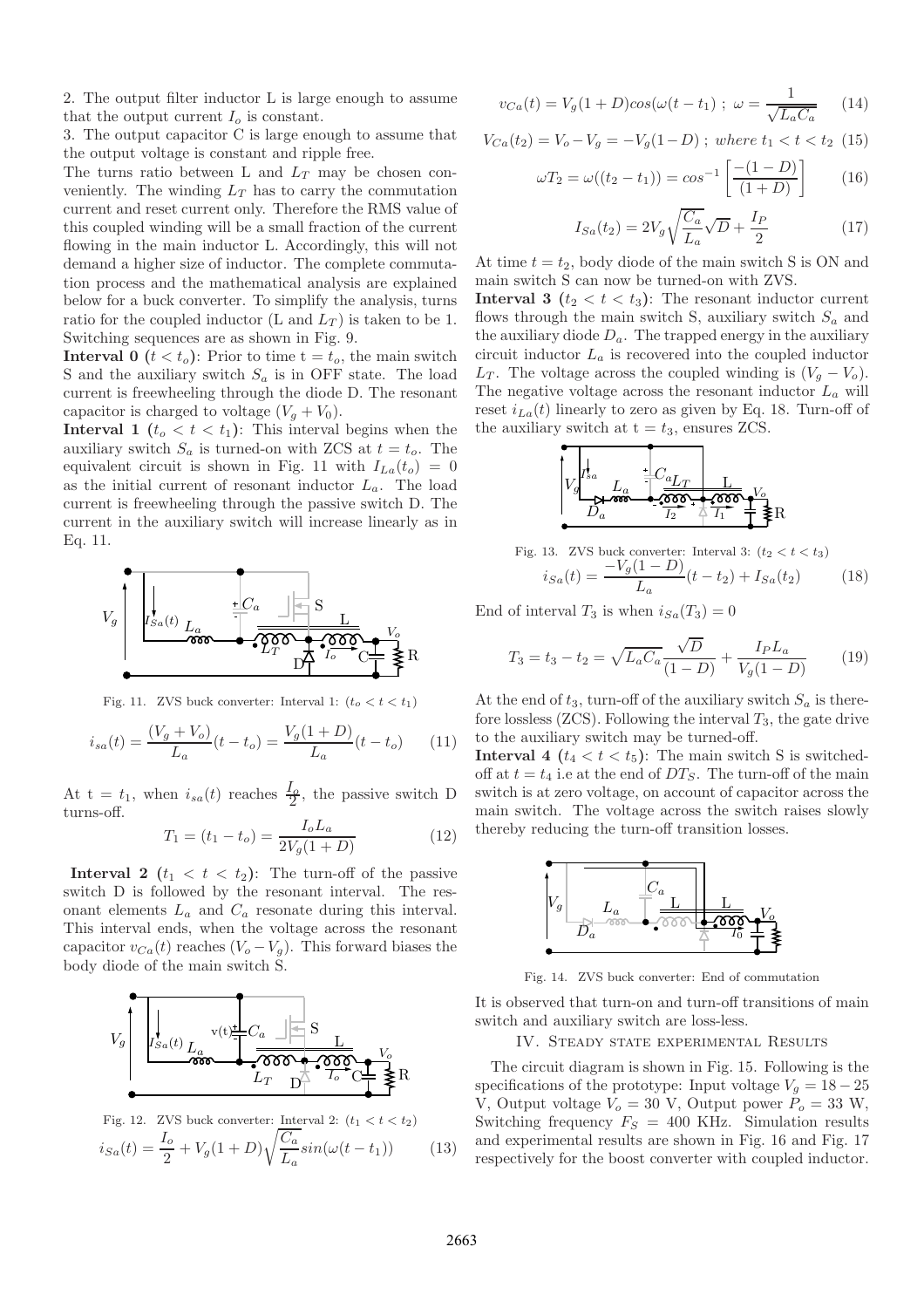

(a)  $V_{gsa}$  and  $V_{gs}$  of auxiliary switch  $S_a$  and and active switch S

(b) pole voltage  $V_p$  and resonant inductor current  $i_{La}(t)$ 

Fig. 16. Simulated waveforms of boost converter with tapped-coupled inductor



(a) Ch1: 10 volts/div ; Ch2: 10 volts/div :  $V_{gsa}$  and  $V_{gs}$  of auxiliary switch  $S_a$  and active switch S



(c) Ch2: 20 volts/div ; Ch1: 10 volts/div : $V_{ds}$  and  $V_{gs}$  of active switch S indicating ZVS turn-on



(b) Ch1: 20 volts/div ; Ch2: 0.5 volts/div :pole voltage  $V_p$  and resonant inductor current  $i_{La}(t)$ 



(d) Ch2: 20 volts/div ; Ch1: 0.5 volts/div : $V_{dsa}$  and  $i_{Sa}(t)$  of auxiliary switch indicating ZCS

Fig. 17. Experimental waveforms of boost converter with tapped-coupled inductor